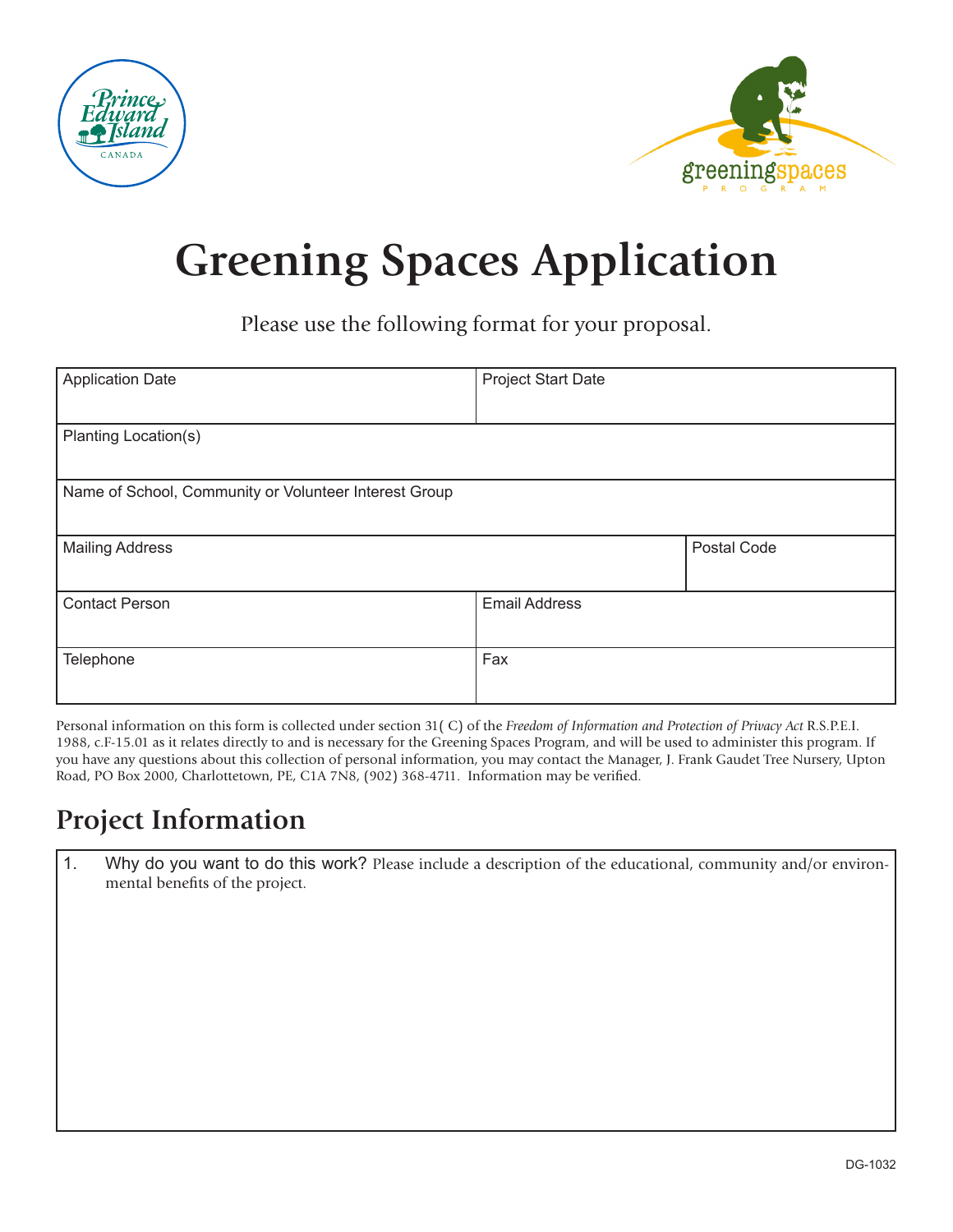| 2. | (a) Do you have a letter of permission from the school board, council, voluntary organization or<br>owner of the land to be planted?<br>Yes (Please attach)<br><b>No</b>                                                                                                                                                                                                            |
|----|-------------------------------------------------------------------------------------------------------------------------------------------------------------------------------------------------------------------------------------------------------------------------------------------------------------------------------------------------------------------------------------|
|    | (b) If not, please explain why?                                                                                                                                                                                                                                                                                                                                                     |
| 3. | I know which tree and shrub species are suited to the planting site.<br>(a)<br>Please list them by species and quantities of each required in the space below                                                                                                                                                                                                                       |
|    | I would like assistance from Forests, Fish and Wildlife with selecting the appropriate tree<br>(b)<br>and shrub species for this site.                                                                                                                                                                                                                                              |
| 4. | How will you and your group prepare the site, plant the trees, and maintain the site with regular<br>watering, tree guards, grass maintenance and general cleanup?                                                                                                                                                                                                                  |
| 5. | Outline your plans to communicate, recognize and promote the Greening Spaces Program's support for<br>this project (Describe your plans/arrangements for media involvement, public awareness, project announcement,<br>and recognition of the Department's contributions. This should be designed to help others learn about your work<br>and how they could benefit from the GSP.) |